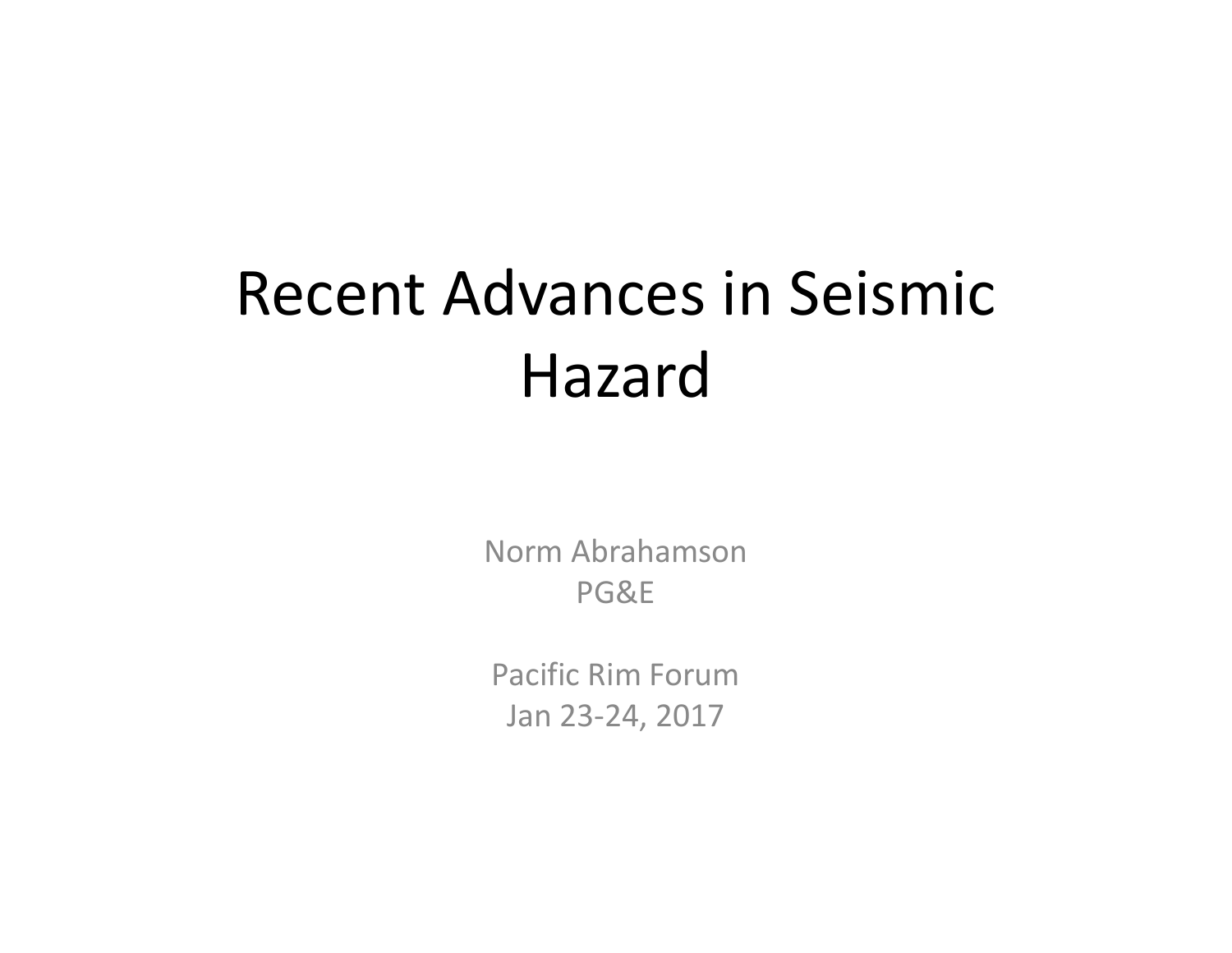### Ergodic GM Model

 $\ln SA(M_i, Loc_i, Site_j) = \ln GMPE(M_i, R_i, VSS0_j) + \delta_{ij}$ Global or regional average model for the median

> Aleatory Assumed to apply to all sources relevant to my site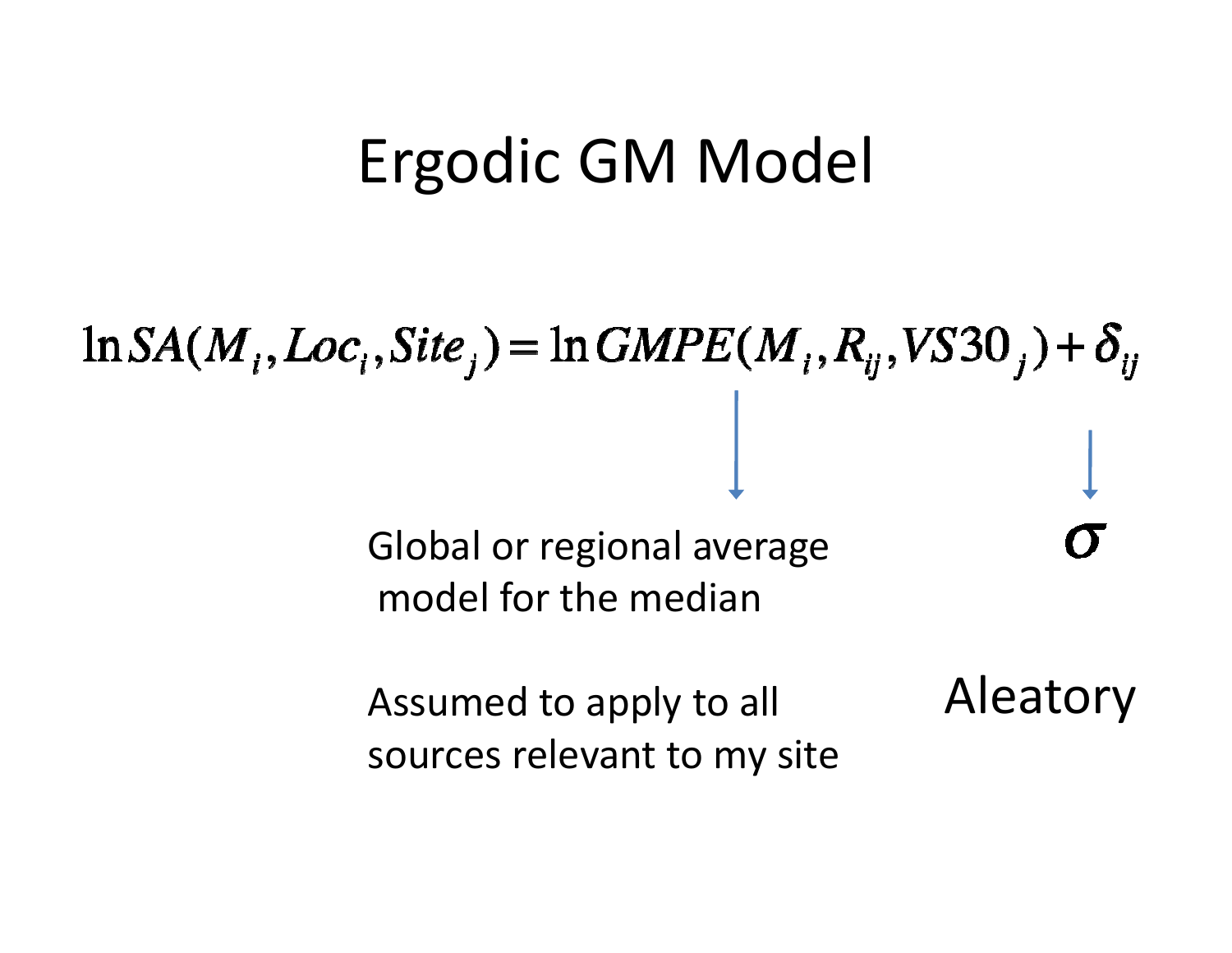### Non-Ergodic GM Model

# $\ln SA(M_i, Loc_i, Site_j) = \ln GMPE(M_i, R_i, VSSO_j)$  $+\hat{A}mp_i+\hat{P}ath_{ij}+\hat{S}ource_i+\delta SP_{ij}$  $\phi_{S2S}$   $\phi_{P2P}$   $\tau_{L2L}$

Epistemic Aleatory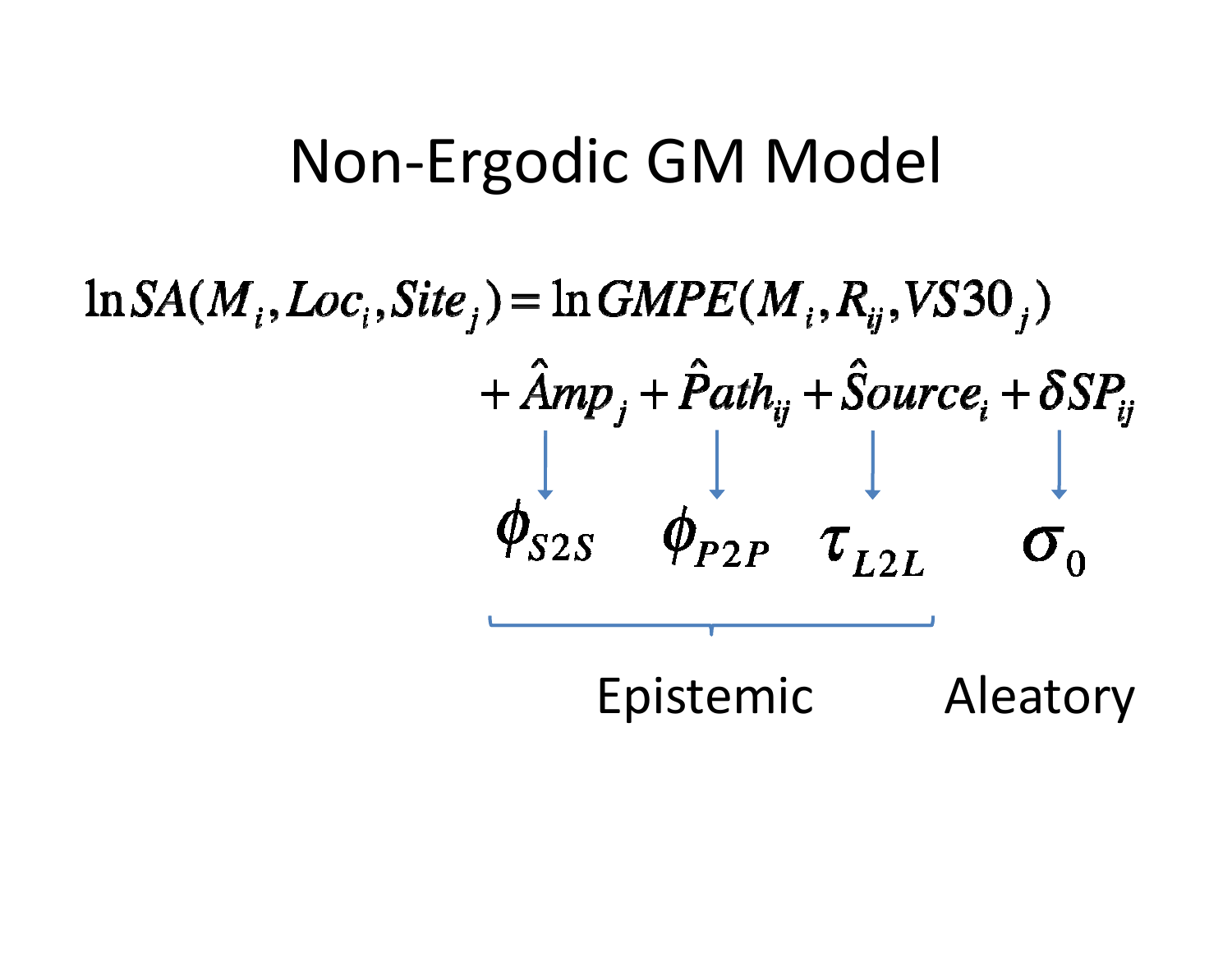### Component of GM Variability (from Taiwan data)

| <b>Spectral</b><br>Period (sec) | $\sigma$ | $\phi_{S2S}$ | $\phi_{P2P}$ | $\tau_{_{L2L}}$ | $\sigma_{\alpha}$ |
|---------------------------------|----------|--------------|--------------|-----------------|-------------------|
| PGA                             | 0.64     | 0.26         | 0.40         | 0.25            | 0.34              |
| 0.1                             | 0.71     | 0.35         | 0.41         | 0.28            | 0.36              |
| 0.3                             | 0.68     | 0.28         | 0.42         | 0.27            | 0.36              |
| 0.5                             | 0.69     | 0.30         | 0.39         | 0.29            | 0.40              |
| 1.0                             | 0.74     | 0.36         | 0.35         | 0.32            | 0.43              |
| 3.0                             | 0.77     | 0.39         | 0.32         | 0.37            | 0.46              |

From: Lin et al (BSSA, 2011)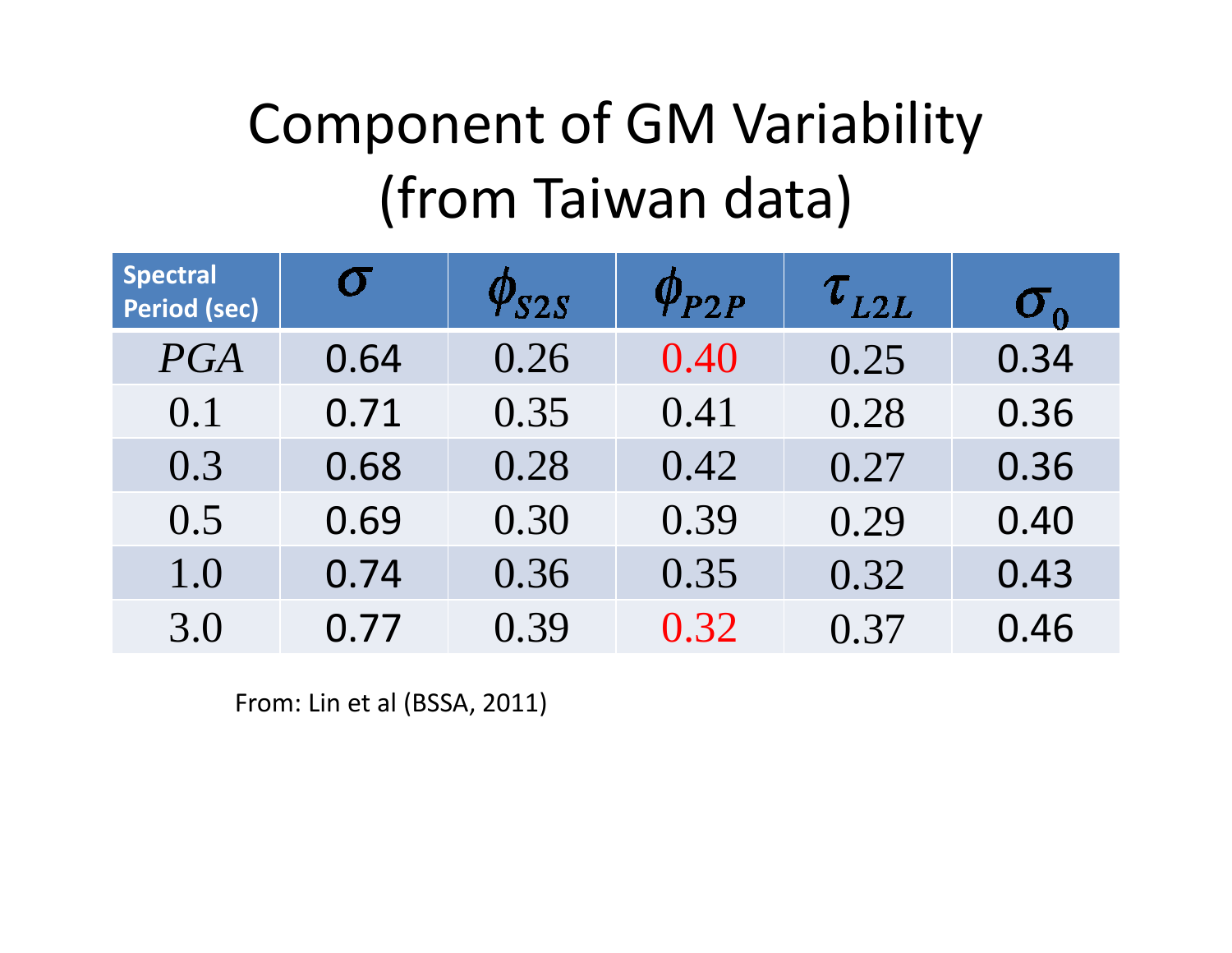### Ergodic vs Non ‐Ergodic ground motion pdfs

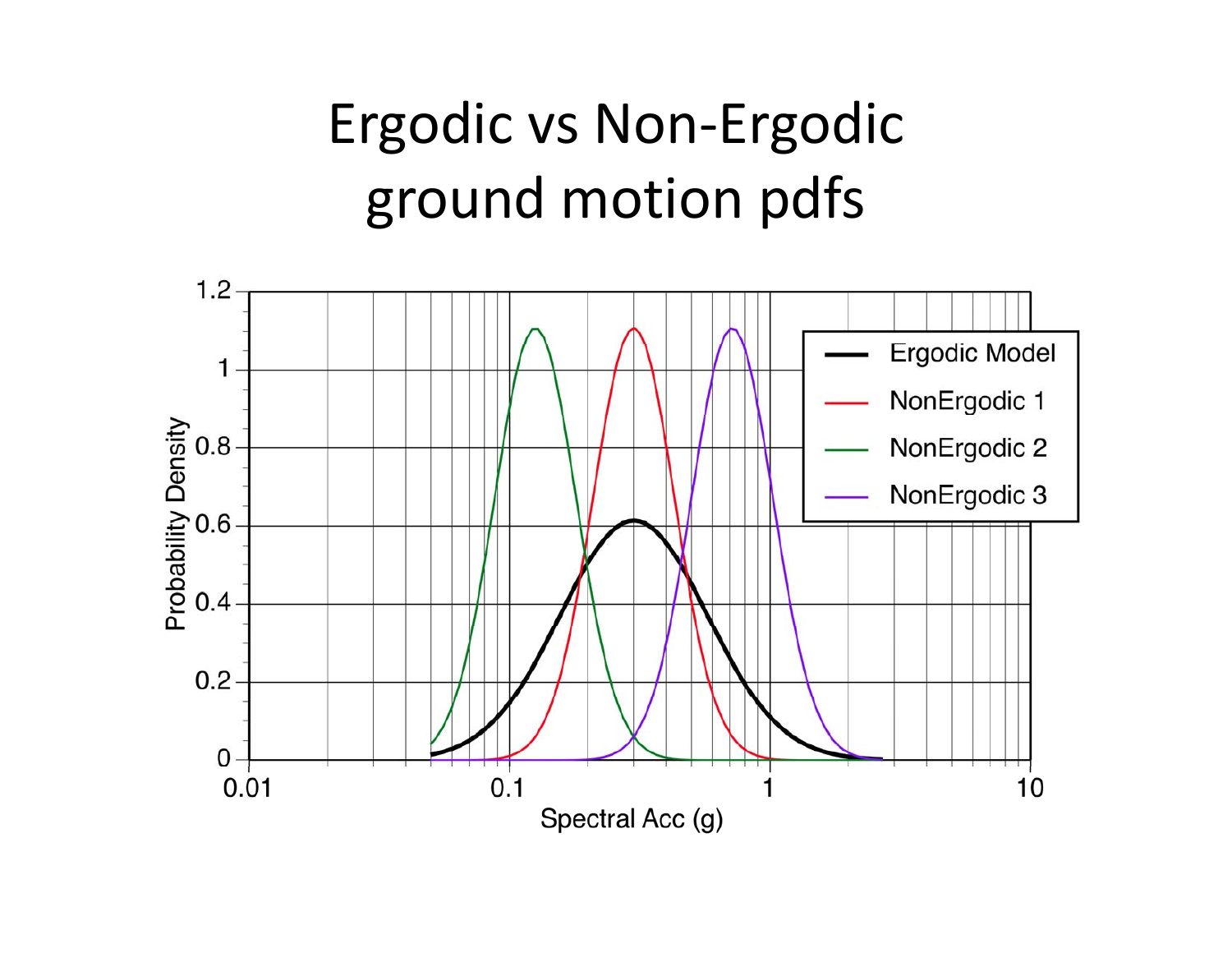### Additional Epistemic Uncertainty (missing from current hazard)

- Site, Path, Source Specific Effects on GMPEs
	- New data sets with large number of earthquakes and recordings show how strong these effect are
		- Most of the standard deviation in traditional GMPEs is fromsystematic effects, not random
			- Ergodic standard deviation is about 0.65 LN units
			- Removing systematic site, path, and source: 0.36 LN units
	- We know there are site‐, path‐, and source‐specific effects, but in most cases, the values are unknown
	- "Known Unknowns"
		- The uncertainty in the hazard is much larger than current estimates using traditional approaches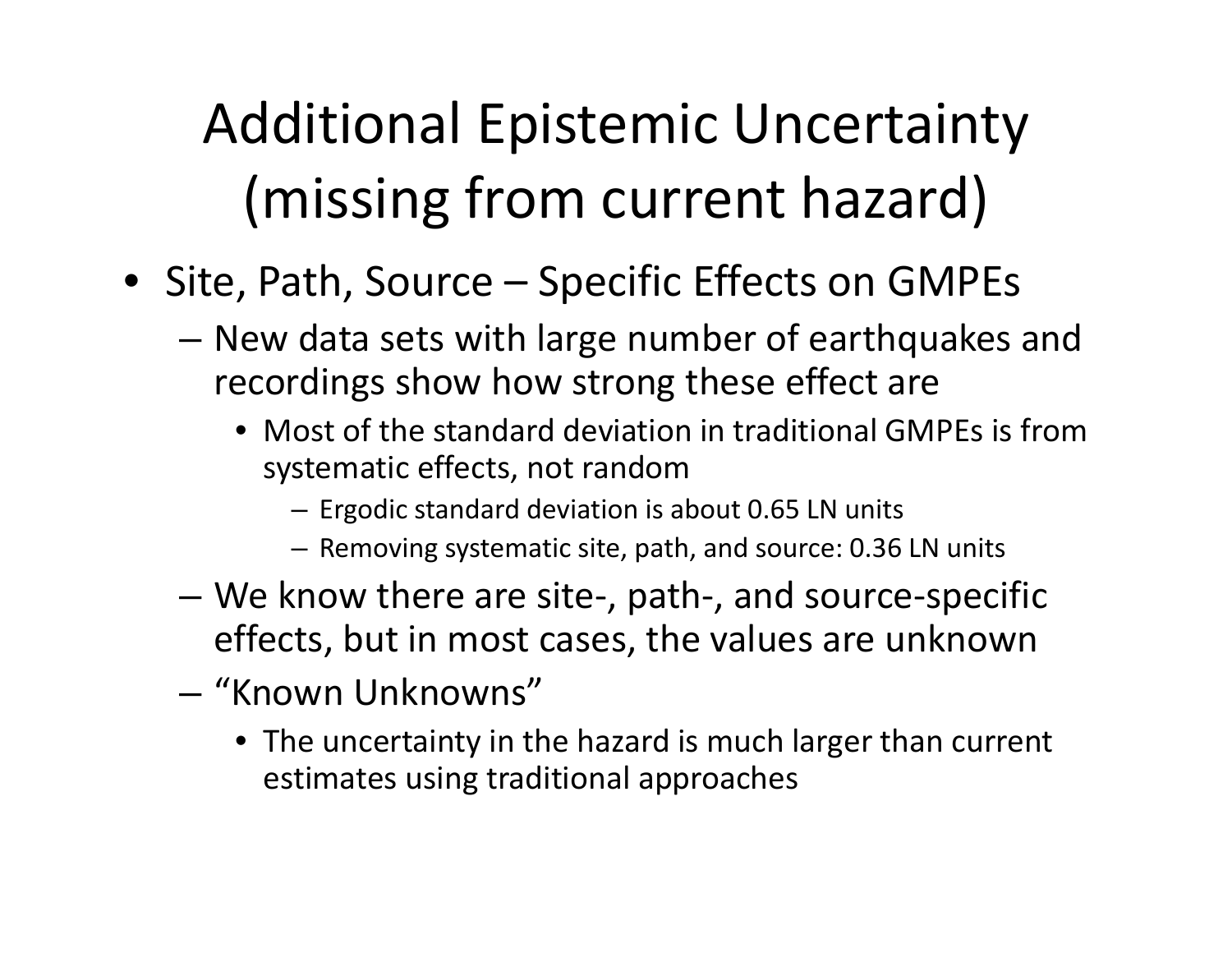### Move to Non‐Ergodic Ground‐Motion Models

- Global models Fully Ergodic
	- – $-$  Combine empirical data from broad tectonic regions
	- –Numerical simulations for typical 1‐D crustal models
- Regionalized Models Partial non‐ergodic
	- – $-$  Include different distance and VS30 scaling in broad regions
		- NGA‐W2 models
	- –Numerical simulations using region‐specific crustal models
- Single‐station Sigma Models Partially non‐ergodic
	- – $-$  Removes the systematic site effects from the aleatory standard deviation
	- Add site‐specific site response effects
		- Analytical site response studies
		- Site factors from observed ground motions at the site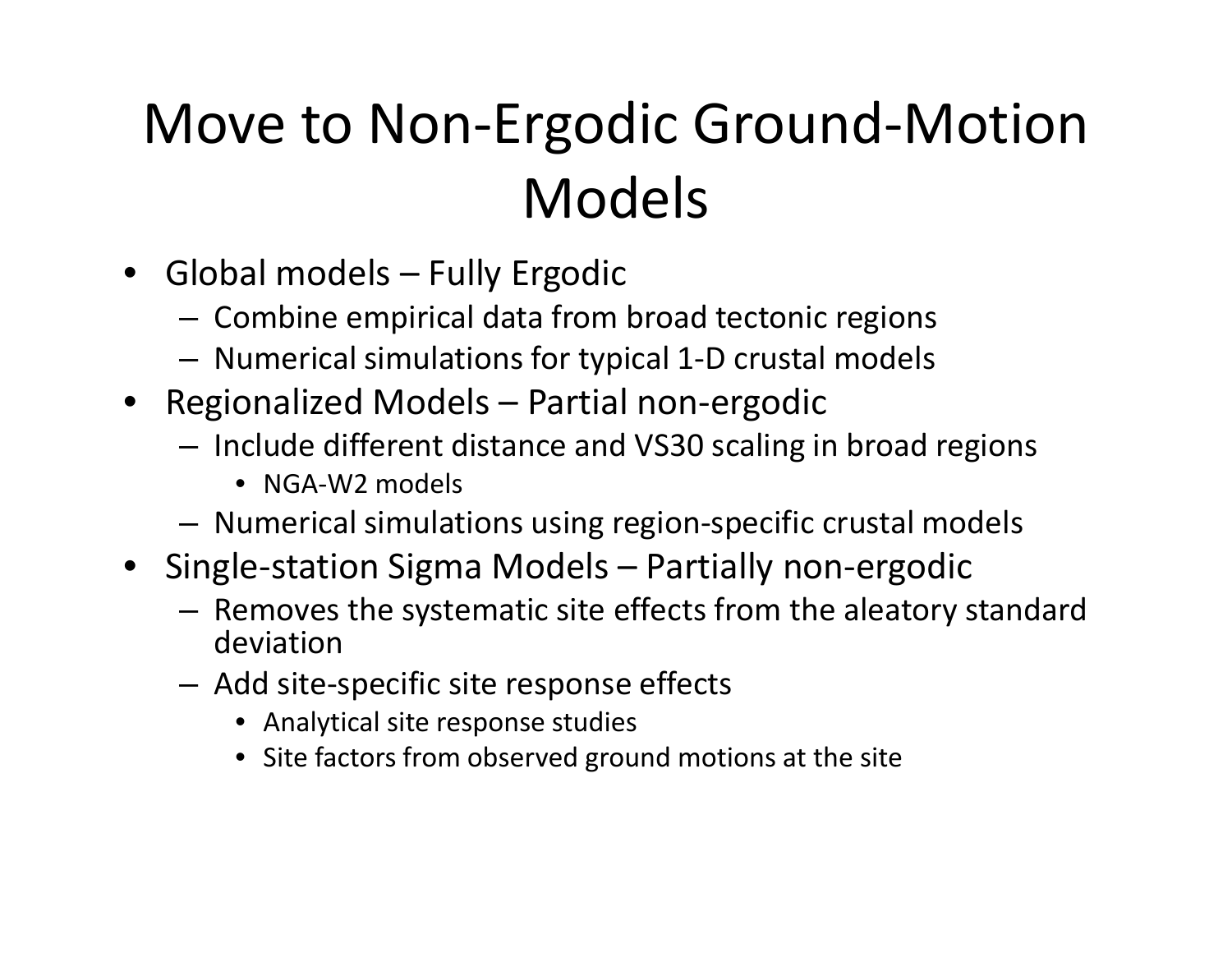### Move to Non‐Ergodic Ground‐Motion Models

- Finely regionalized models ‐ Partially non‐ ergodic
	- Spatially varying GMPEs (coefficients depend on the site and eqk locations)
- Source‐site specific models ‐ Fully non‐ergodic models
	- Numerical simulations using region‐specific 3‐D crustal models
	- – Empirical path effects from region‐specific observations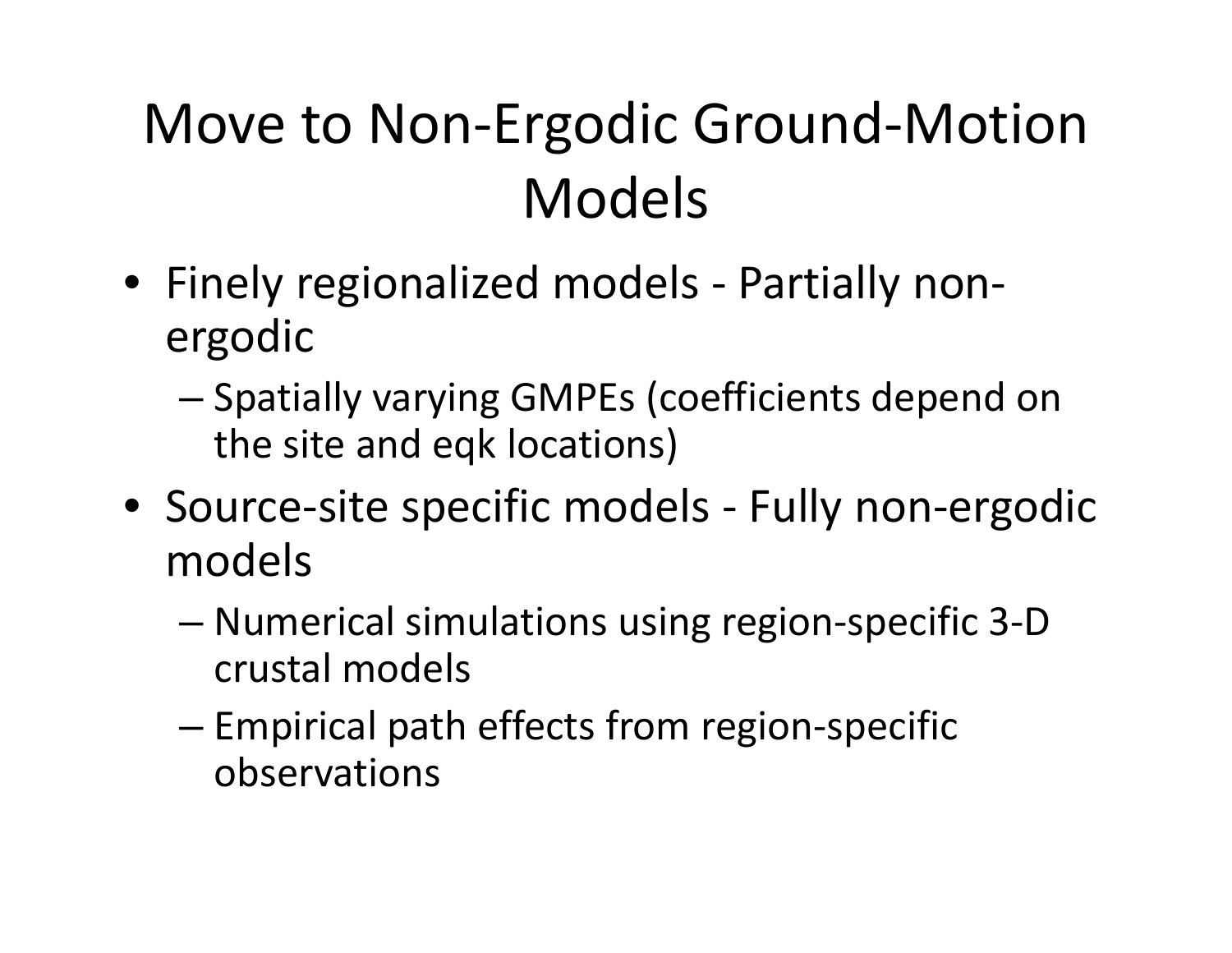### Non-Ergodic GM Model for DCPP

# $\ln SA(M_i, Loc_i, Site_j) = \ln GMPE(M_i, R_i, VSSO_j)$  $+\hat{A}mp_i+\hat{P}ath_{ij}+\hat{S}ource_i+\delta SP_{ij}$  $\sigma_{0}$

Aleatory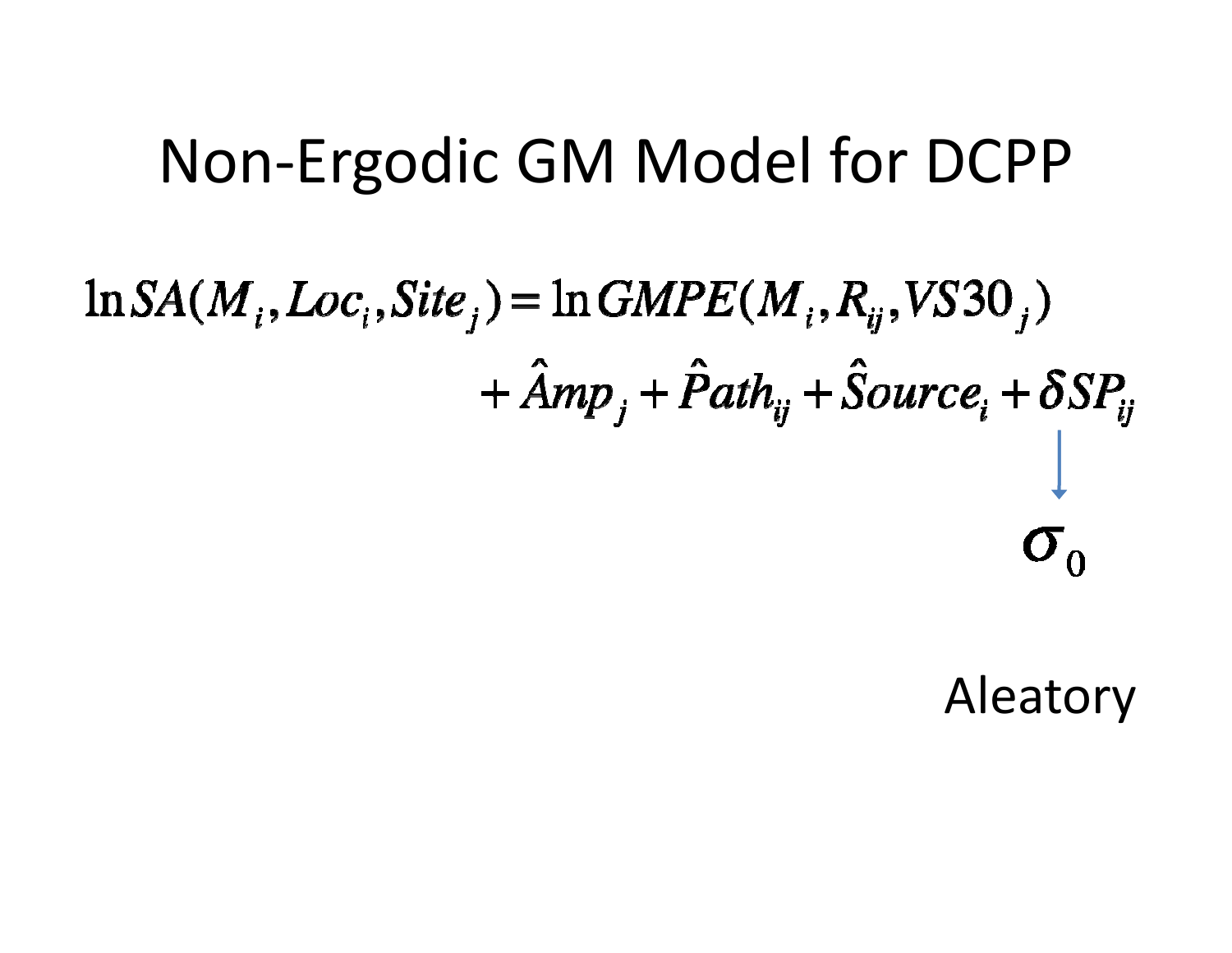## Estimating Site Terms

- Analytical modeling of site response
	- $-$  Should get both median and uncertainty.
	- – $-$  Sample the uncertainty range of the inputs to the site response
	- If <sup>a</sup> shallow soil profile is used, then the site response may only capture the higher frequencies of the site response
- Empirical Data
	- Need recordings at the site of interest
		- Captures the full frequency band as the ground motion at the site is affected by the full profile.
	- $-$  Compute site residuals from an event-specific GMPE
	- –Use of an average GMPE works if the data set is large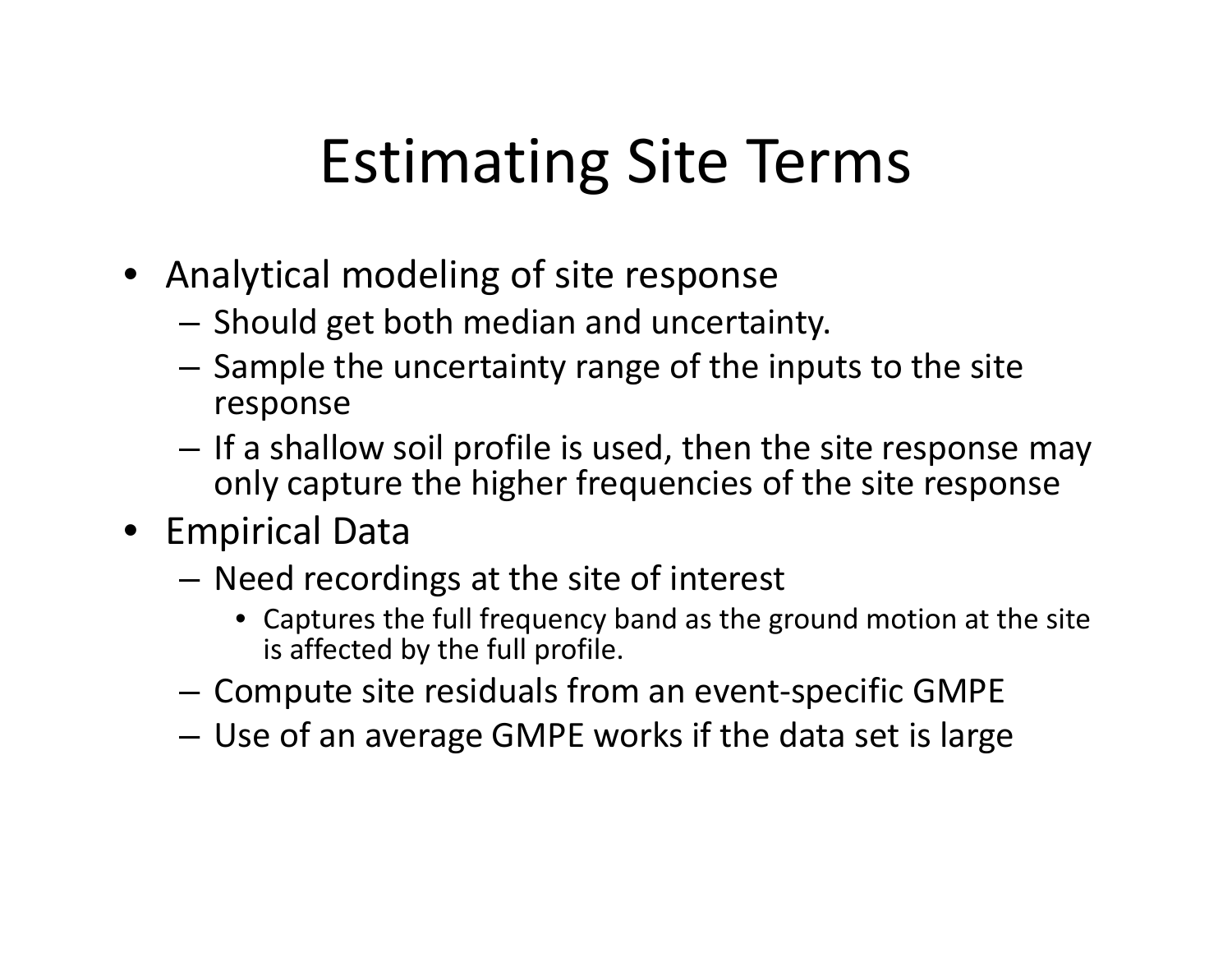### How to Constrain Path Terms?

- Observations
	- –Mainly from small magnitude earthquakes
	- –Not dense enough coverage
- Numerical simulations with 3‐D crustal models
	- –**- Provides dense coverage**
	- –Needs validation/calibration
	- –– Issue – frequency band with reliable 3-D models
		- 3‐D simulations mainly used for low frequencies (< 2 Hz)
		- Use of stochastic models at high frequencies may not capture 3‐D path effects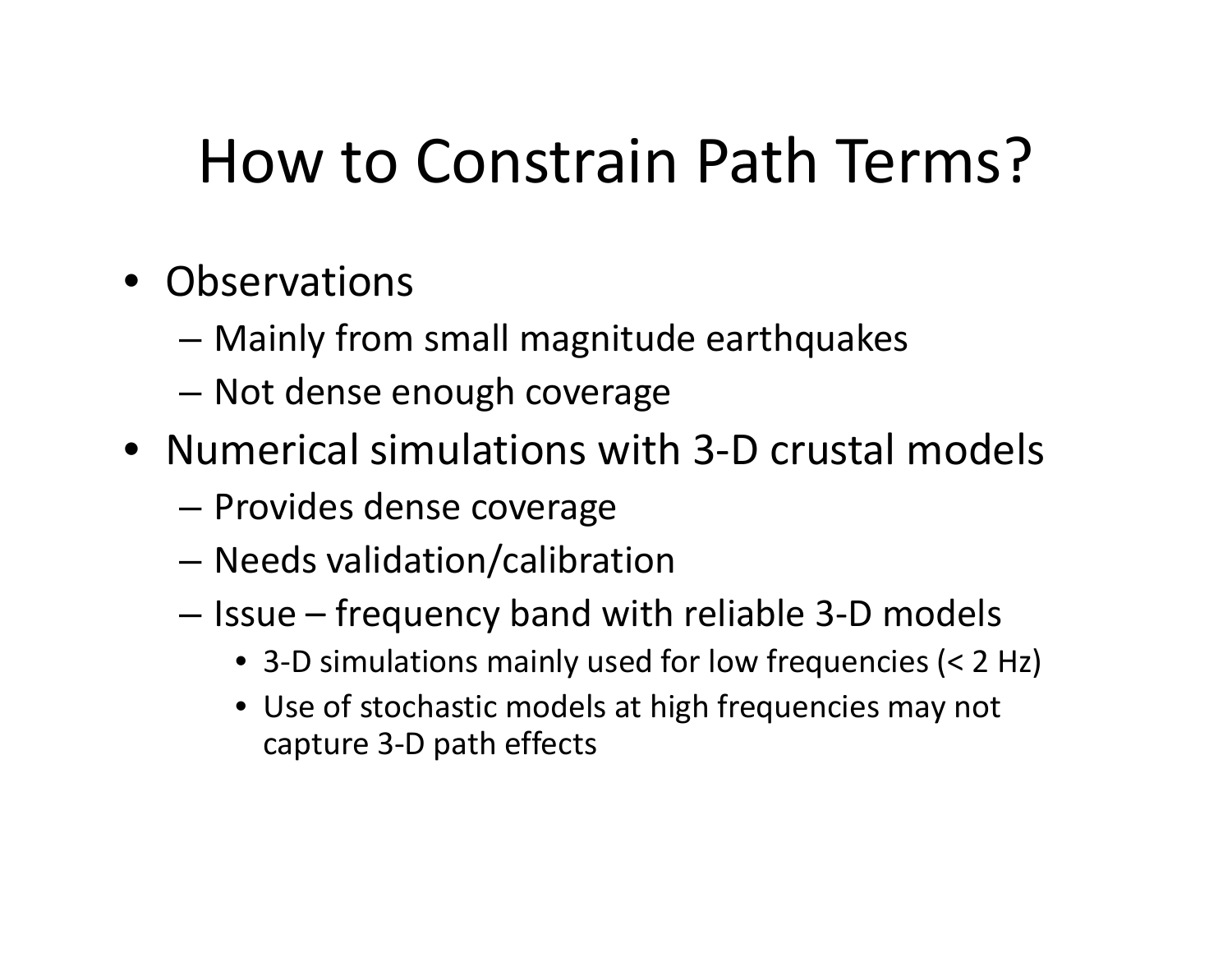### Example of Results from Continuous Coefficient Model



From Landwehr et al (2016)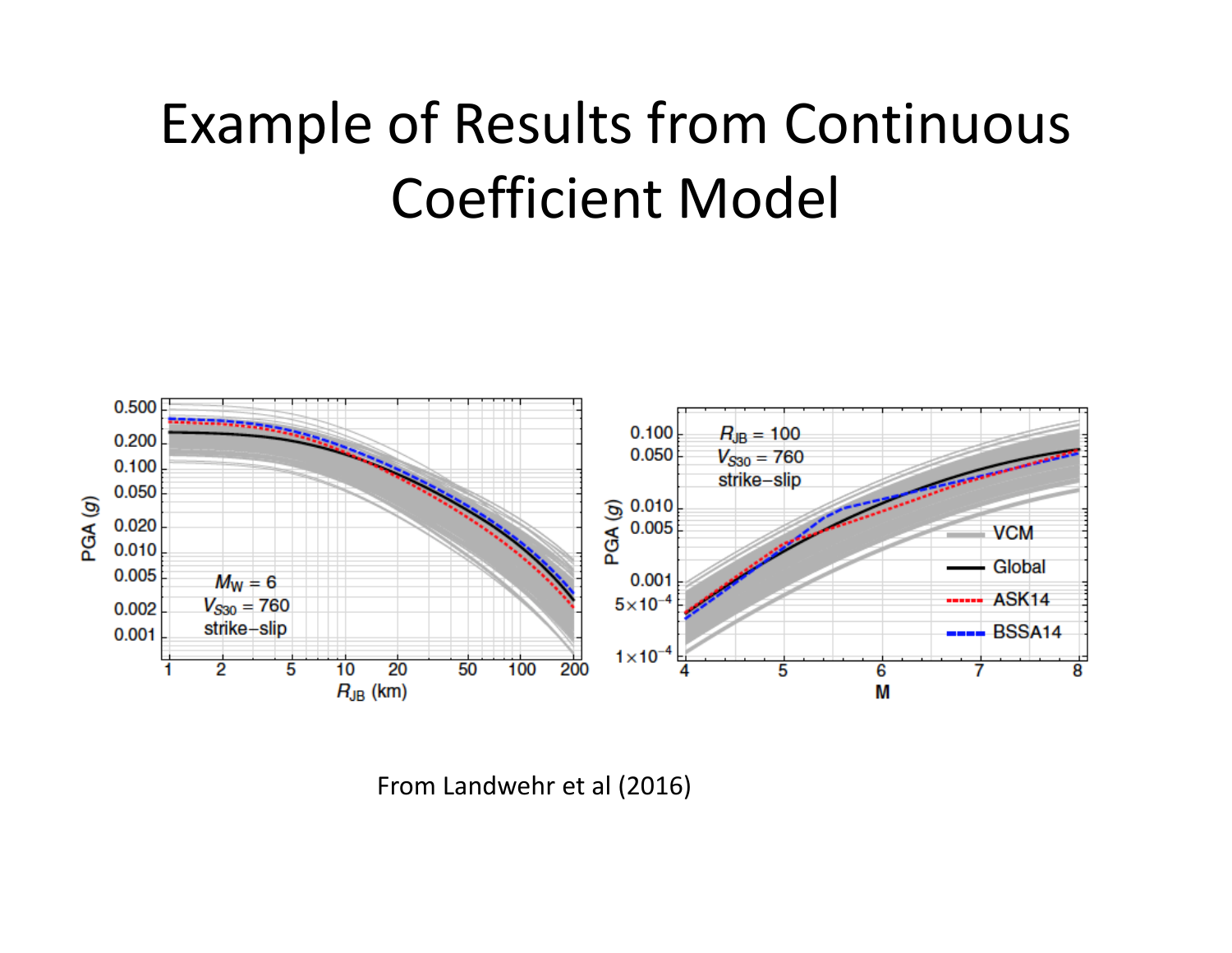### Example of Results from Continuous Coefficient Model



Figure 6. (a) Map of In PGA predictions, coded by ground-motion value. (b) Epistemic predictive uncertainty  $\psi$  associated with In PGA predictions. For simplicity, in both plots the same event-station coordinate is used for the coefficients. Predictor variables are set to  $M = 6$ ,  $R_{\text{JB}} = 10$  km, SoF = 0, and  $V_{\text{S30}} = 760$  m/s, in which SoF indicates style-of-faulting. The color version of this figure is available only in the electronic edition.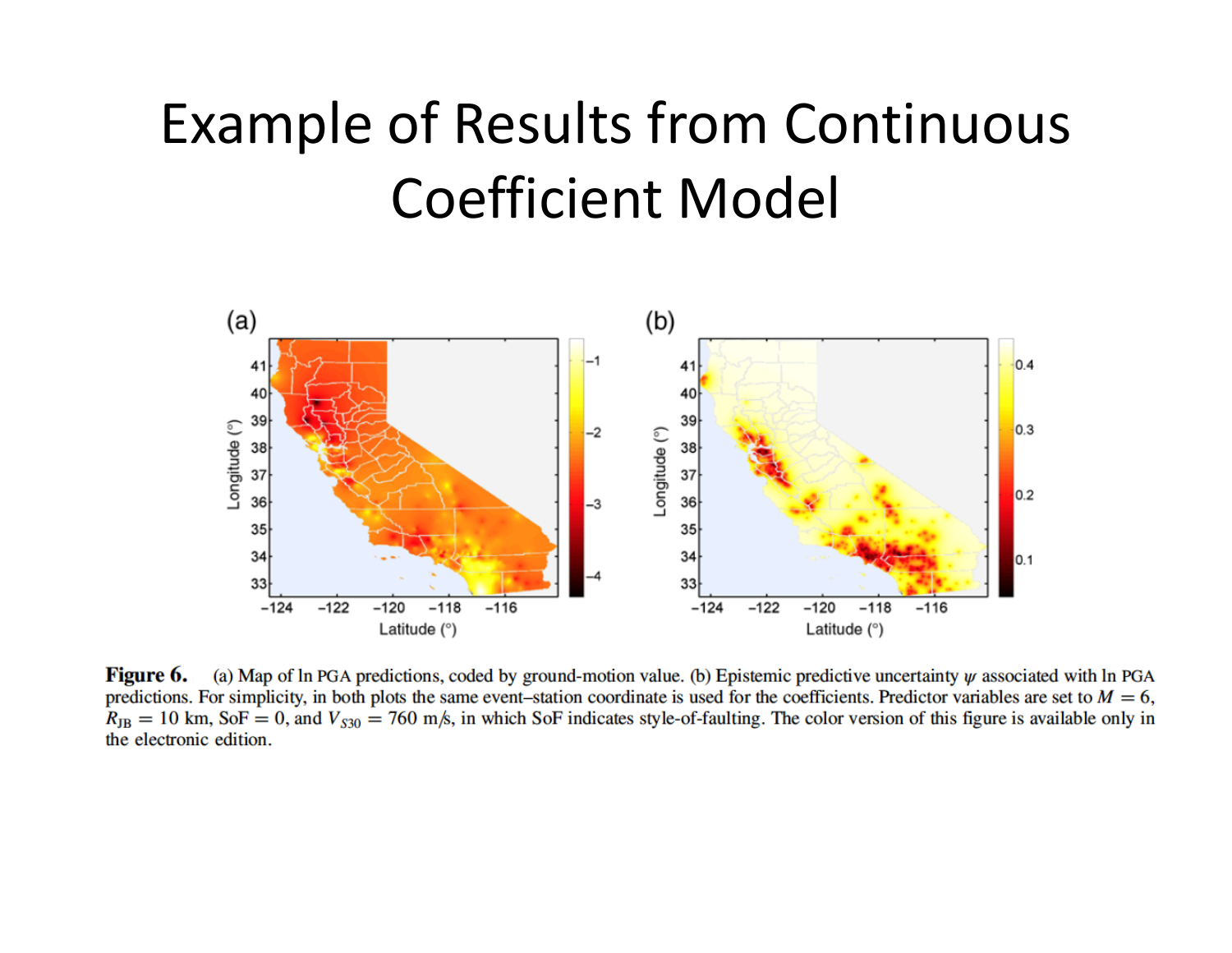

## Comparison of Epistemic Uncertainty: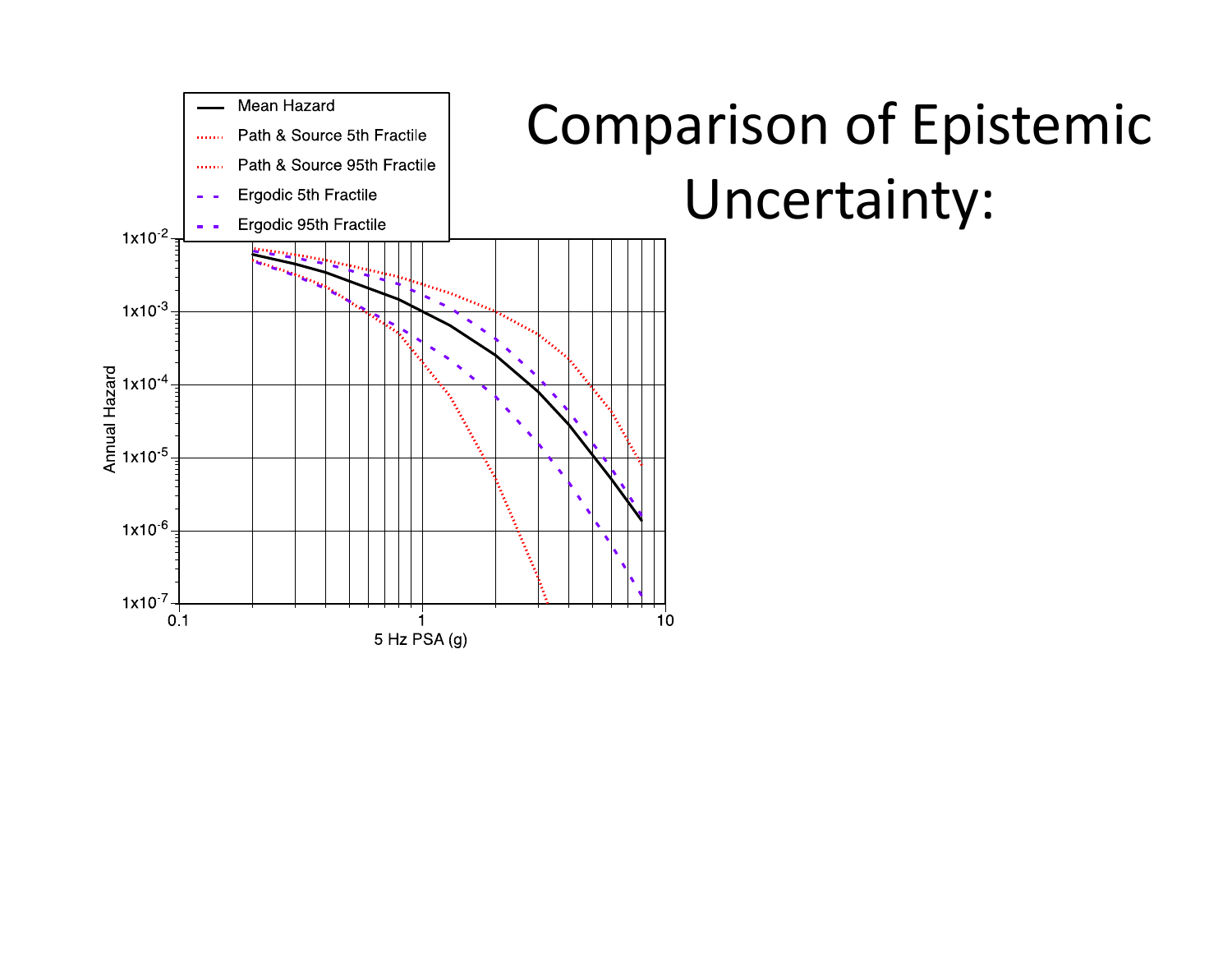### Key Issues for Moving to Non‐Ergodic Ground‐Motion Models

- To justify the use of the reduced aleatory variability requires:
	- •Estimates of site, path, and source terms
	- Estimates of the epistemic uncertainties in the site, path, and source terms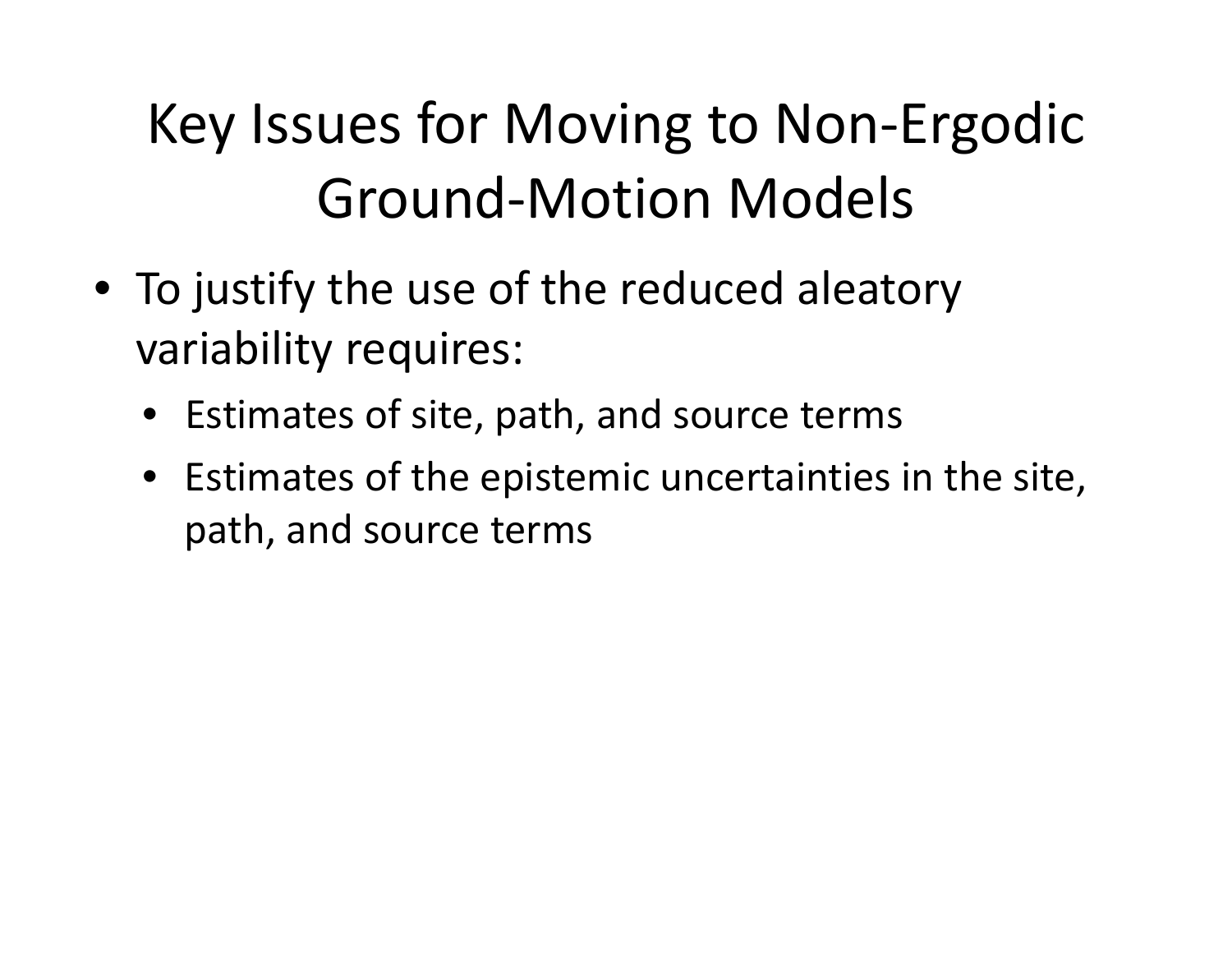### Inappropriate use of Non-Ergodic **Ground-Motion Models**

- Main misuse
	- Use reduced aleatory variability,
	- But assume average path and source effects

$$
\hat{P}ath_{ij} = 0
$$
  

$$
\hat{S}ource_i = 0
$$

- And do not include the epistemic uncertainty in the estimated path, and source terms.

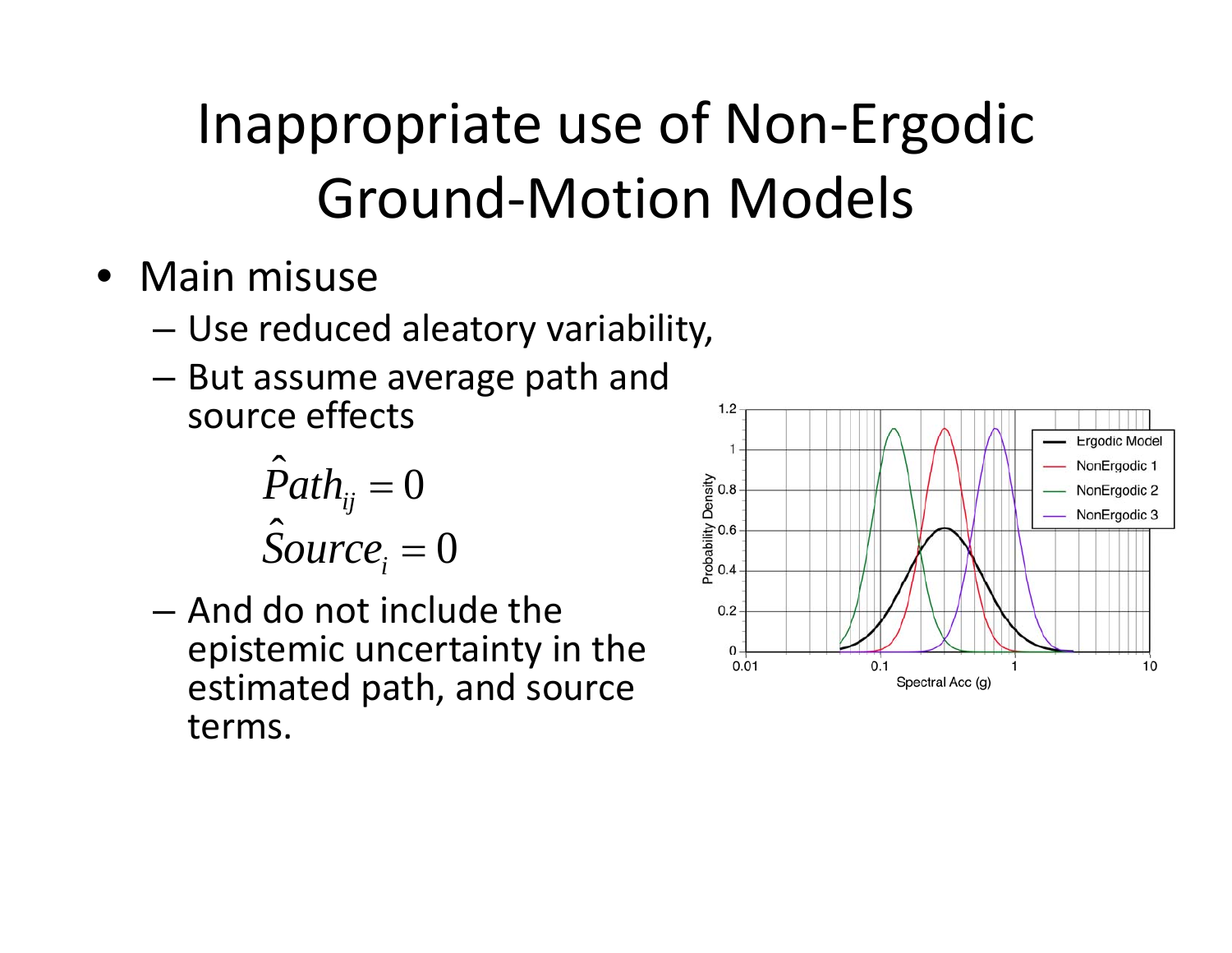# Summary (1/2)

- Need to Move to Non‐ergodic GM Models
	- Empirical data have shown that systematic site, path, and source effects are the dominant parts of the ergodic aleatory variability
- Epistemic Uncertainty
	- –— Initially, move to non-ergodic GM models will lead to <sup>a</sup> large increase in the epistemic uncertainty in the hazard
	- – Opportunity to make significant improvements in the hazard models